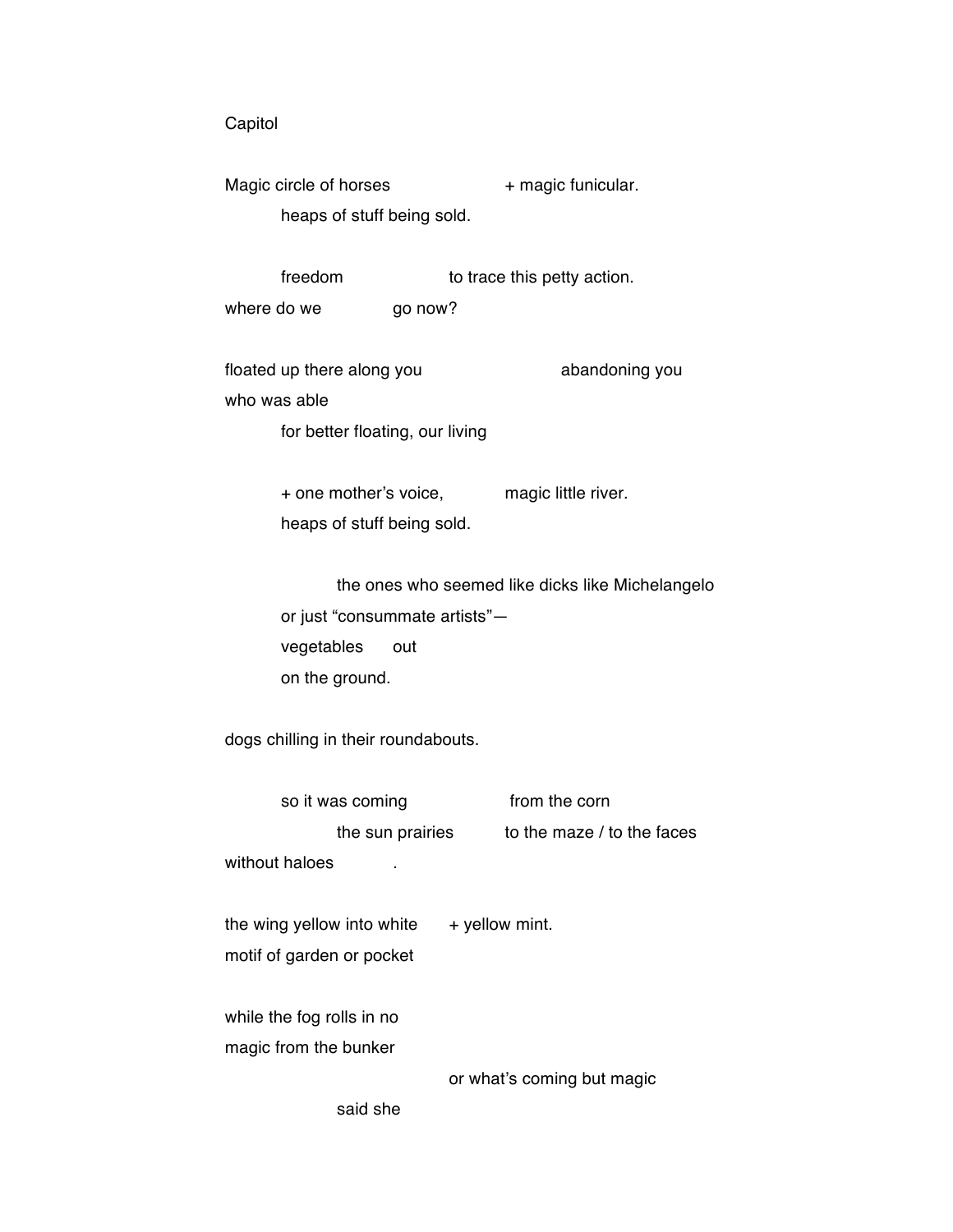## to be alive

at all. the earth

plunged in

into rooms.

while they worked in shops,

made something we would call clog or carved messages to outer space

> upon boxes of varying dimensions. involved their bodies and bodies

of children in apparatuses

for days or weeks or years.

+ from obscure movements sent out trinkets,

clothing, God. when he died everyone paused to take a little stock, his brief remarks were read aloud.

energetically the dark converses

like magic the casino. carousel + empty pyramid.

> metal barricades, old country baroque music + lithium. long walk for food.

> > "the future is hidden." (Kropotkin)